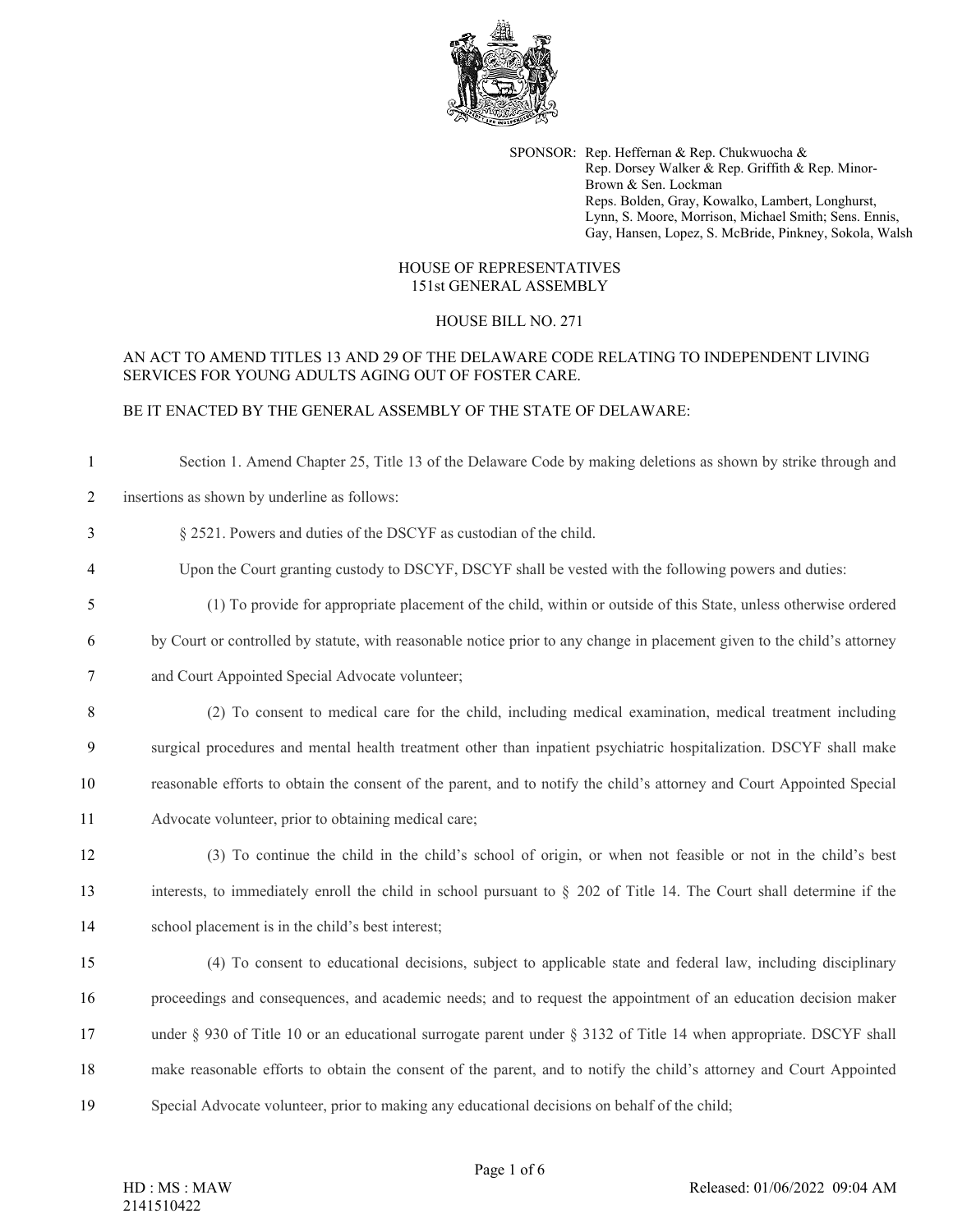| 20 | (5) To request a credit report for the child annually after the child reaches the age of 14 years old and to                      |
|----|-----------------------------------------------------------------------------------------------------------------------------------|
| 21 | inspect the credit report for any potential identity theft as described in $\S$ 854 of Title 11, and, from ages 18 through $2\pm$ |
| 22 | 23, to assist the youth who was previously in DSCYF's custody and continues to receive transitional and independent               |
| 23 | living services through a DSCYF-contracted provider in reviewing and repairing the youth's credit;                                |
| 24 | (6) To ensure, consistent with DSCYF case and placement planning responsibilities under federal and state                         |
| 25 | law, that the child's service plan provides the opportunity to participate in age-appropriate or developmentally-                 |
| 26 | appropriate activities and experiences to promote healthy child and adolescent development;                                       |
| 27 | (7) To ensure standards and policies are in place, consistent with the reasonable and prudent parent standard;                    |
| 28 | (8) To provide training and monitoring to all caregivers, regardless of whether they are required to meet the                     |
| 29 | DSCYF licensing requirements, on the reasonable and prudent parent standard. Training on the reasonable and prudent               |
| 30 | parent standard shall include parenting skills for children who have experienced trauma, healthy sexual development,              |
| 31 | and implementing the standard for children with special needs. Such training shall be provided annually to all licensed           |
| 32 | caregivers, and upon placement, to all nonlicensed caregivers; and                                                                |
| 33 | (9) To maintain any other powers and duties as conferred by statute in the Delaware Code.                                         |
| 34 | § 2522. Rights of children in DSCYF custody.                                                                                      |
| 35 | (a) All dependent, neglected and abused children in DSCYF custody under this chapter shall have the following                     |
| 36 | rights in accordance with their ages and developmental levels, unless prohibited by court order:                                  |
| 37 | (1) To be informed of the reason they have been placed in DSCYF custody.                                                          |
| 38 | (2) To receive water, food, shelter, and clothing that is necessary and appropriate for their ages and individual                 |
| 39 | needs.                                                                                                                            |
| 40 | (3) To be free from abuse or neglect.                                                                                             |
| 41 | (4) To have assistance in obtaining access to medical, vision, and dental treatment that is necessary and                         |
| 42 | appropriate for their ages and individual needs; and to have assistance in obtaining access to necessary and appropriate          |
| 43 | mental health and substance abuse treatment if the need for such treatment is identified.                                         |
| 44 | (5) To receive appropriate placement services.                                                                                    |
| 45 | (6) To contact and visit with their parents, siblings in DSCYF custody, and other individuals, including their                    |
| 46 | own child in DSCYF custody. If such contact or visitation is inappropriate, the child has the right to be notified of the         |
| 47 | reason for that decision.                                                                                                         |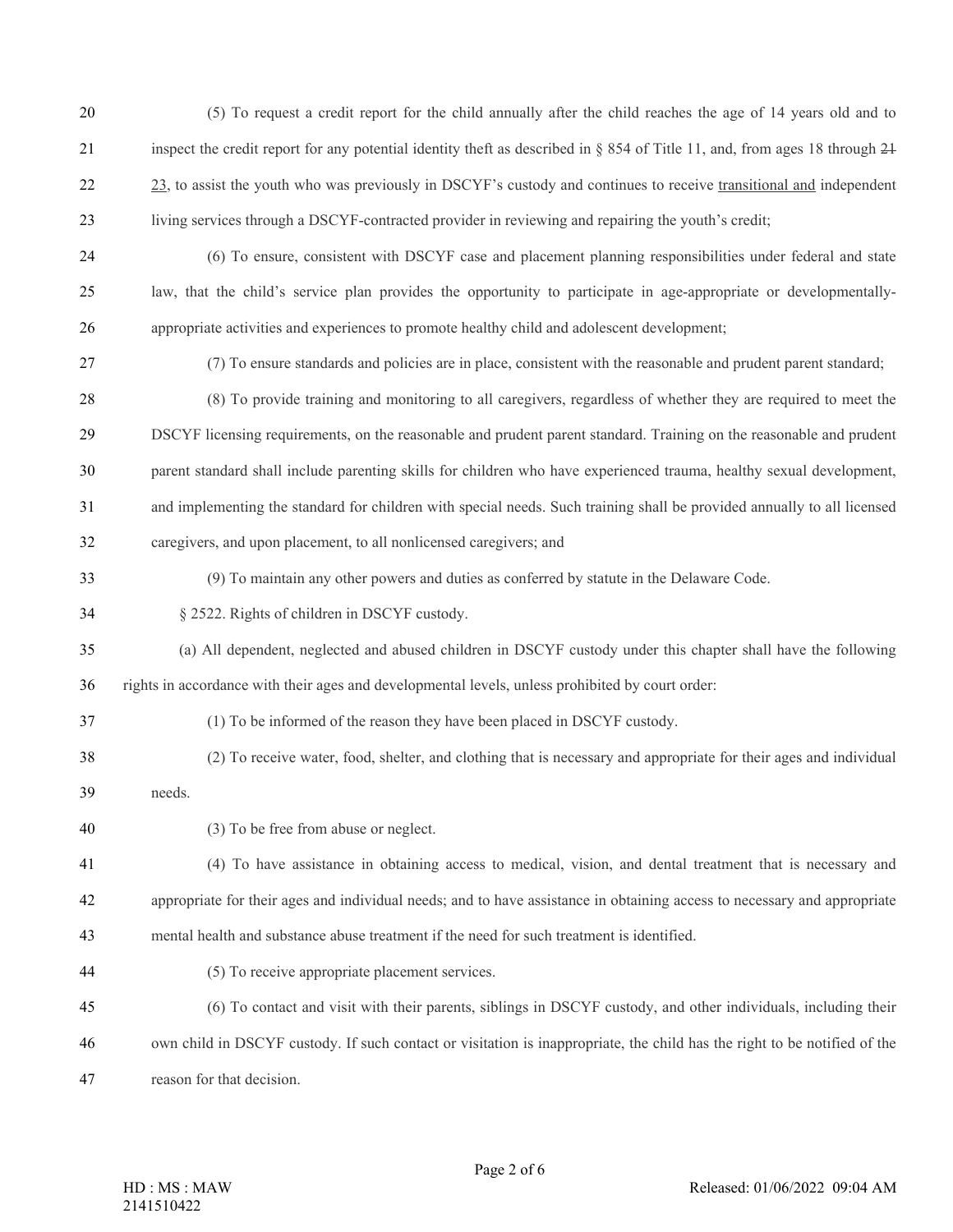- (7) To have assistance in obtaining access to an education, at their schools of origin when feasible, with minimal disruption to their education when they are placed in DSCYF custody.
- (8) To participate in the formation and maintenance of their foster care service, transitional and independent living and transition plans, where applicable; and beginning at age 14:
- a. To be actively engaged and consulted in the development and implementation of those services and
- plans, as well as in any revisions or additions to those services or plans; and
- b. At the option of the child, to involve 2 individuals in case planning that are selected by the child and who are not a foster parent or caseworker for the child, except that DSCYF may reject an individual so selected by the child if DSCYF has good cause to believe the individual would not act in the best interests of the child, and 1 individual so selected by the child may be designated to be the child's advisor and, as necessary, advocate with respect to the application of the reasonable and prudent parent standard to the child.
- (9) To have regular and meaningful access to and have confidential contact with their caseworkers and attorneys or court-appointed special advocates.
- (10) To be notified, attend, and participate in court hearings and to speak to the judge regarding any decision that may have an impact on their lives.
- (11) To have their confidentiality protected as required by state and federal law.
- (12) To receive transitional and independent living services and supports beginning at age 16 if eligible and if resources are available.
- (13) To have the opportunity to participate in age-appropriate or developmentally-appropriate activities and experiences to promote healthy development, and to have those opportunities explained to them in an age- and developmentally-appropriate manner, consistent with the reasonable and prudent parent standard.
- (14) To report any violation of their rights or the violation of the rights of others without being punished or retaliated against for such reporting.
- (15) To have these rights explained in an age-appropriate manner, and for youth age 14 and older to sign an acknowledgement that the rights have been explained, and to receive a copy of the rights set forth in this section.
- (b) Any child aggrieved by a violation of this section may motion the court, through an attorney or court-appointed
- special advocate, for appropriate equitable relief.
- Section 2. Amend Chapter 90, Title 29 of the Delaware Code by making deletions as shown by strike through and
- insertions as shown by underline as follows: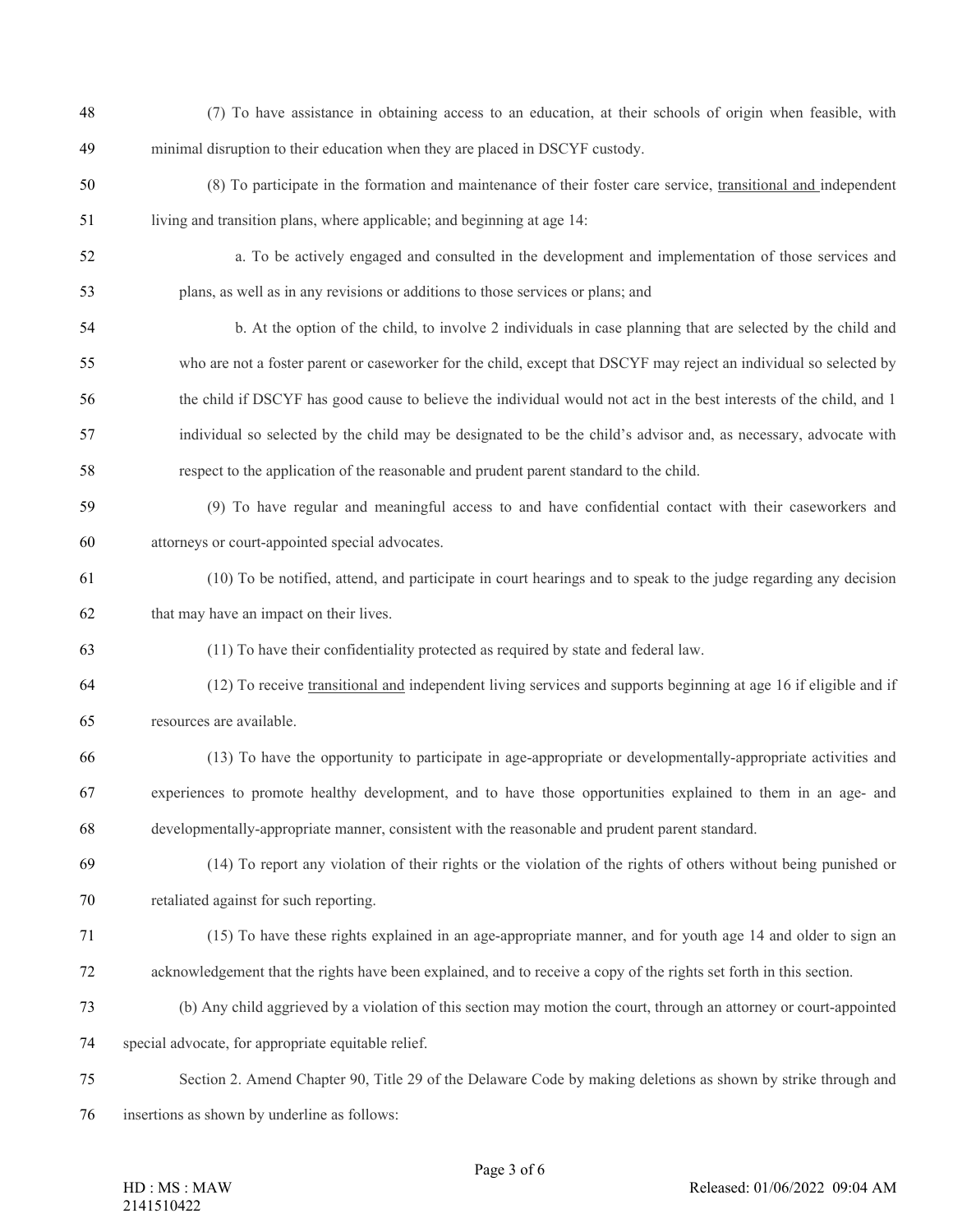§ 9001. Intent and purpose.

 (a) The General Assembly finds and declares that parents have the primary responsibility for meeting the needs of their children and the State has an obligation to help them discharge this responsibility or to assume this responsibility when parents are unable to do so; while the State has a basic obligation to promote family stability and preserve the family as a unit, and protect and safeguard the well-being of children through the provision of a comprehensive program of social services and facilities for children and their families who require care, guidance, control, protection, treatment, rehabilitation or confinement.

 (b) The General Assembly hereby declares that the purpose of this chapter and the policy of the State is to achieve the consolidation of services to children, youth and their families within the jurisdiction of a single agency in order to avoid fragmentation and duplication of services and to increase accountability for the delivery and administration of these services; to plan, develop, and administer a comprehensive and unified service delivery system to abused, neglected, dependent, delinquent and mentally ill or emotionally disturbed children and youth within a continuum of care, which shall include the involvement of their family, within the least restrictive environment possible but consistent with the child's health and safety; to emphasize preventive services to children, youth and their families, in order to avoid the costs to the State of individual and family instability; and to create and maintain a developmentally appropriate, comprehensive program that fully integrates transitional and independent living services from ages 14 to 21 23 and that will assist youth with their successful transition into adulthood.

§ 9003. Powers, duties and functions.

 (a) The Department of Services for Children, Youth and Their Families shall have the following powers, duties and functions:

 (1) To provide to children, youth and their families a comprehensive and effective statewide program of services for children and youth who have been committed to the Department or placed in the care of the Department by the Court, referred to the Department by parents, agencies or other individuals, or who have otherwise voluntarily applied to the Department for services;

- (2) To provide services to children, youth and their families to prevent children and youth from becoming abused, neglected, dependent and delinquent, as defined under existing law, and to prevent mental illness and emotional disorders among children and youth;
- (3) a. To provide for a variety of facilities and services to children, youth and their families which shall include, but not be limited to the following: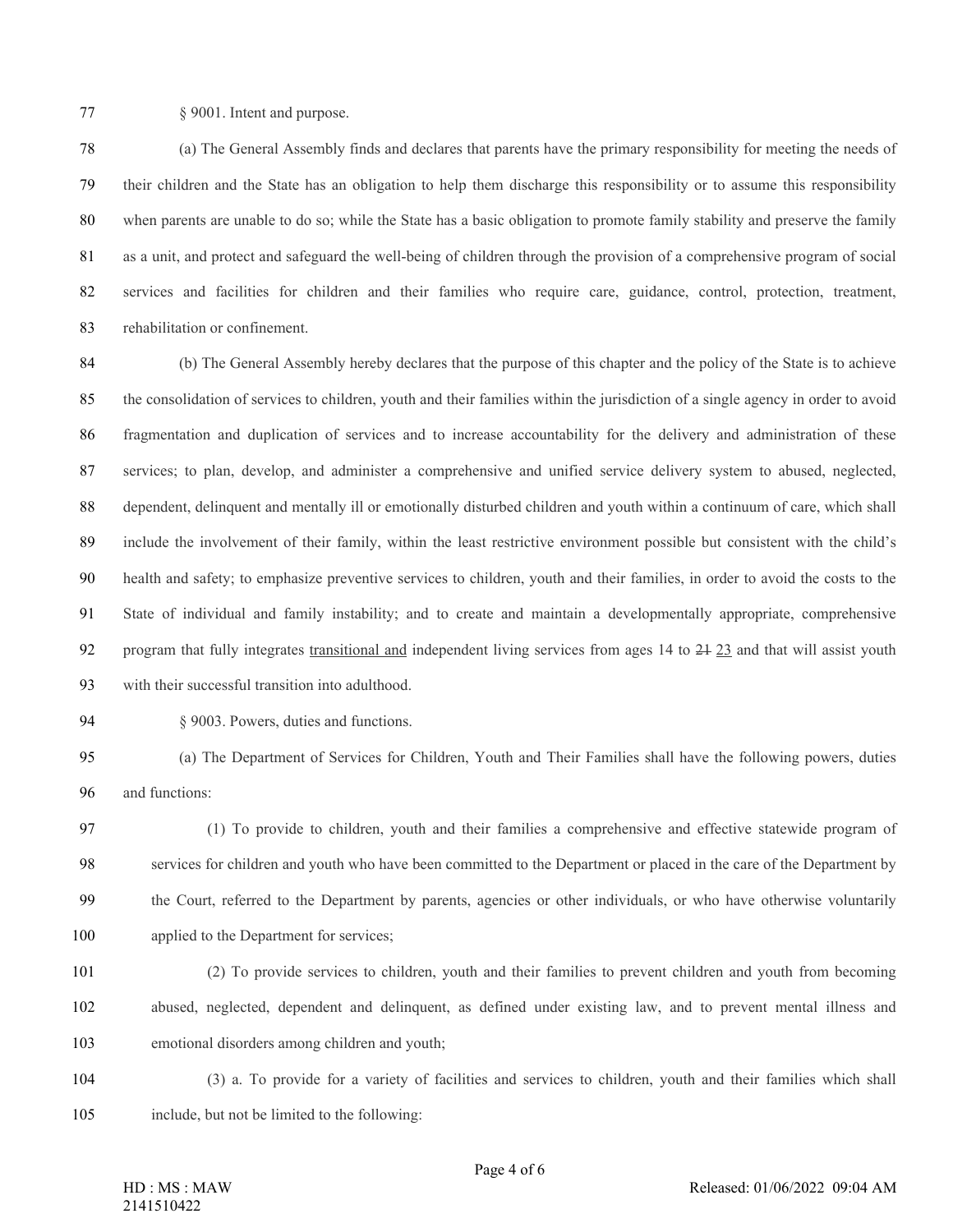| 106 | 1. Protective services;                                                                                                       |
|-----|-------------------------------------------------------------------------------------------------------------------------------|
| 107 | 2. Preplacement, preventive services and reunification services;                                                              |
| 108 | 3. Home-based services;                                                                                                       |
| 109 | 4. Mental health outpatient services;                                                                                         |
| 110 | 5. Drug and alcohol outpatient services;                                                                                      |
| 111 | 6. Residential and institutional facilities;                                                                                  |
| 112 | 7. Probation, aftercare and follow-up services;                                                                               |
| 113 | 8. Adoption and permanent placement services;                                                                                 |
| 114 | 9. Evaluation, diagnostic and treatment services;                                                                             |
| 115 | 10. Foster care services;                                                                                                     |
| 116 | 11. Independent and transitional living services;                                                                             |
| 117 | 12. A continuum of residential mental health services, which shall include, but not be limited to,                            |
| 118 | inpatient psychiatric hospitalization for all children requiring such care, mental health residential treatment               |
| 119 | centers and specialized mental health treatment services in other group-care facilities and foster homes;                     |
| 120 | b. The Division of Family Services will provide family preservation services to those families whose                          |
| 121 | children are at imminent risk of out-of-home placement when it has determined that out-of-home placement can be               |
| 122 | avoided; provided, however, that the Division's highest priority in cases of abuse and neglect where an                       |
| 123 | investigation is required pursuant to $\S$ 906 of Title 16 shall be the health and safety of the child and nothing herein     |
| 124 | will prevent the Division from removing a child from the child's home when it has determined that the child's                 |
| 125 | safety and well-being may be jeopardized by remaining in the family home;                                                     |
| 126 | (14) To develop, administer, implement, and provide or contract a developmentally appropriate,                                |
| 127 | comprehensive program that fully integrates transitional and independent living services such as financial stability,         |
| 128 | housing supports, medical, employment and training, education, and connection to resources and individuals, until age         |
| 129 | 24 23 and that will assist youth with their successful transition to adulthood, subject to appropriation;                     |
| 130 | § 9015. Budgeting and financing.                                                                                              |
| 131 | (f) The Department is authorized to provide funding for youth who have attained the age of 18 but are less than 24            |
| 132 | 23 years of age, by payment of foster care supports specifically related to housing, by direct youth stipends and/or to other |
| 133 | public or private agencies to provide transitional and independent living services to youth. The Department shall establish   |
|     |                                                                                                                               |